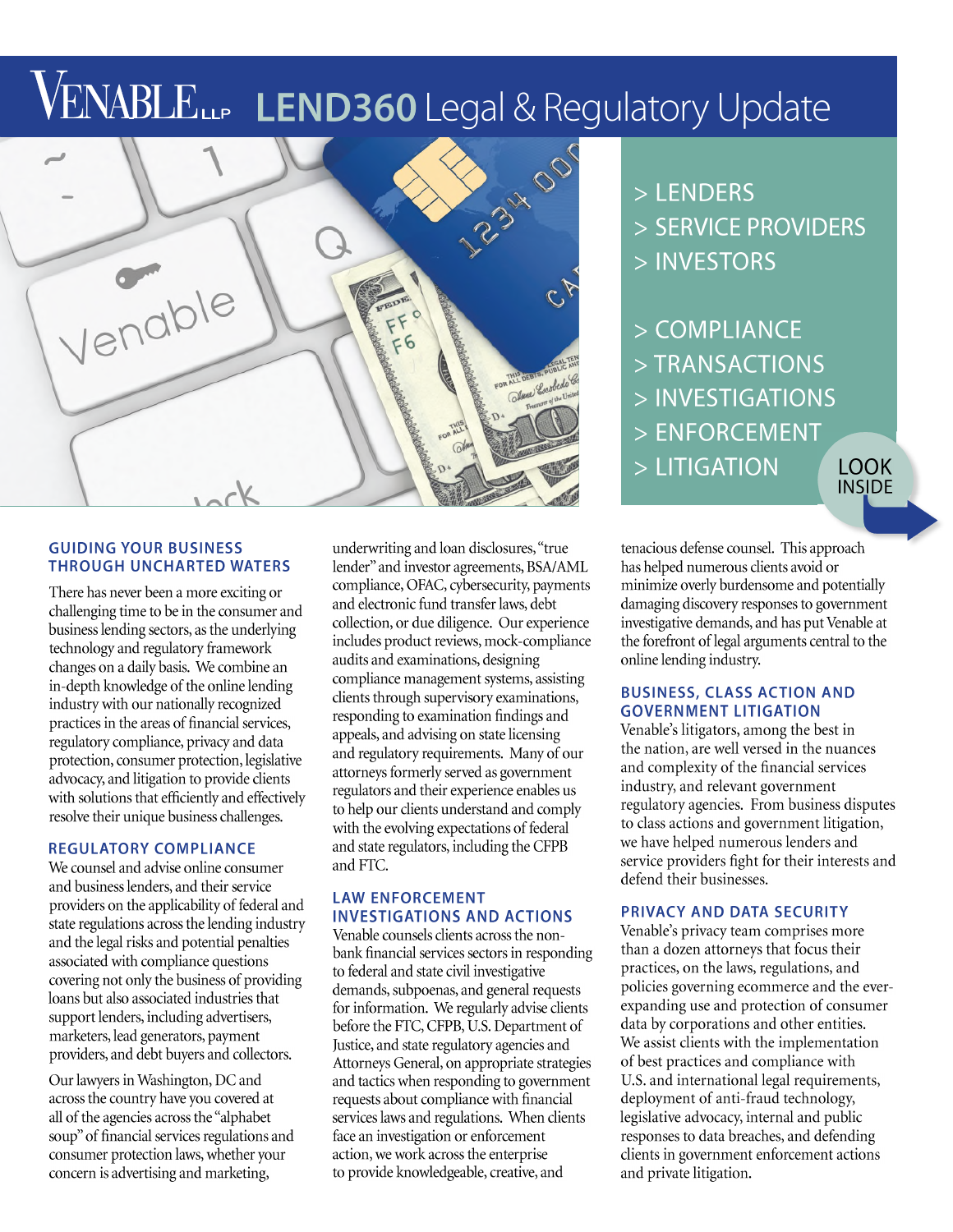

#### **FINTECH AND MARKETPLACE LENDERS** UNDER SCRUTINY

FinTech and marketplace lenders are fast realizing that the CFPB, FTC, and even state regulators are focused on their activities. Recent announcements that the CFPB is taking consumer complaints on marketplace lenders and has established an office of small business lending means that lenders and service providers should prepare for the possibility of investigations and examinations in the not too distant future. At the same time, the FTC is hosting a series on "Financial Technology Forum on Marketplace Lending" to explore the growing world of marketplace lending and its implications for consumers. And, at the state level, the California Department of Business Oversight recently released a survey on marketplace lending in California finding that consumer and small business lending increased by 936% from 2010-2014, to \$2.3 billion.

All of these developments point to increased federal and state regulatory scrutiny of FinTech lending and their service providers. Below are four tips for managing enforcement and compliance risk.

#### Increased Scrutiny Means Investigations and Possibly Enforcement Actions: The CFPB

has investigations under way that span the full breadth of the Bureau's enforcement authority over providers of financial products and services and their vendors. The process of responding to a civil investigative demand (CID) from the CFPB (or even the FTC) is challenging and resource intensive, but critical. We've got you covered with materials on our firm's website such as a primer on negotiating the scope of the CID and navigating examinations. We also reveal the CFPB's enforcement settlement principles to illustrate exactly how the CFPB implements its regulation by enforcement agenda.

#### Advertising, Marketing, and Lead Generation

Are Being Scrutinized: Online lead generation continues to face increased scrutiny and regulation on multiple fronts, including from  $\overline{C}$  consumer groups, state regulators, the FTC, and the CFPB. This squeeze is being felt by all participants-publishers, aggregators, and buyers-and, notably, the lines of legal responsibility and accountability continue to

blur. Because of this pressure, the viability of some forms of online lead generation is in jeopardy. Regulators will continue to most actively pursue: (1) use of deceptive advertisements to generate leads;  $(2)$  how sensitive consumer data is stored and whom it is shared with: and  $(3)$  whether, and the extent to which, publishers and lead aggregators are liable for the end users' legal compliance.

#### Service Provider Liability Can Be Minimized by Strong Vendor Due Diligence and Compliance Monitoring Programs: Federal

and state regulators expect lenders to manage their service providers for compliance with applicable laws and regulations. One of the first things the CFPB or a state regulator will ask for during an investigation or examination is a list of the regulated entity's service providers. Failing to conduct vendor due diligence and monitor service providers is a surefire way to put your company at risk. On the flip side, the CFPB has been targeting service providers using its "substantial assistance" authority, which allows the CFPB to bring an action against any person it believes knowingly or recklessly provided substantial assistance to actors that fall under the CFPB's jurisdiction. The result is an environment in which covered entities and their service providers are expected to police each other's regulatory compliance.

Collecting Accounts Receivable: The CFPB (teaming with the FTC) has taken aim at first-party and third-party debt collection activities, including enforcement settlements with lenders and collectors. In November 2015, federal, state, and local regulators and enforcement agencies announced Operation Collection Protection, a national initiative that targets debt collectors. This program complements recent CFPB enforcement, supervisory, and rulemaking efforts focused on the debt collection industry, including first-party creditors and billing services, and on the intersection of data furnishing and debt collection. In addition, the CFPB continues to work on developing proposed rules for debt collection following publication of its advanced notice of proposed rulemaking in November 2013.

- Jonathan L. Pompan, Andrew E. Bigart, and Alexandra Megaris

#### **A LOOK INSIDE** THE OFFICIAL CFPB ENFORCEMENT **POLICIES AND PROCEDURES MANUAL**

Since its launch in 2011, the CFPB has developed a reputation for its aggressive investigation and litigation tactics. The Bureau's Enforcement Policies and Procedures Manual for its enforcement staff provides a peek behind the curtain at how CFPB enforcement actions unfold.

ENFORCEMENT<br>POLICIES AND<br>DURES MANUAL

Despite the CFPB's push for transparency, a copy of the 390-page document is not available on its otherwise comprehensive website. (By comparison, the Federal Trade Commission (FTC) has for many years made available its Operating Manual as a public record.)

Following sections on document maintenance and retention policies, the manual includes a discussion of its policies governing the conduct of investigations, litigation, remedies, adjudicative proceedings, working with other law enforcement partners, practice guidance, and administrative issues, as well as model forms and sample language used in investigations and litigation by CFPB enforcement staff.

A memo written by then Enforcement Director Richard Cordray (now Director) setting out the "enforcement action process" also is included, which sets out the notification, consultation, and approval policies and procedures that the Office of Enforcement follows when taking critical action throughout the various stages of the enforcement process.

The manual also describes the steps CFPB staff are supposed to follow when opening an enforcement matter and how staff identify subjects for investigations in the first place. For example, triggers for an inquiry can come from a number of sources, including informants, news media, market observation, supervisory examinations, and law enforcement partners. While the manual includes extensive discussion of the process for consultation between enforcement staff and other CFPB divisions, there's no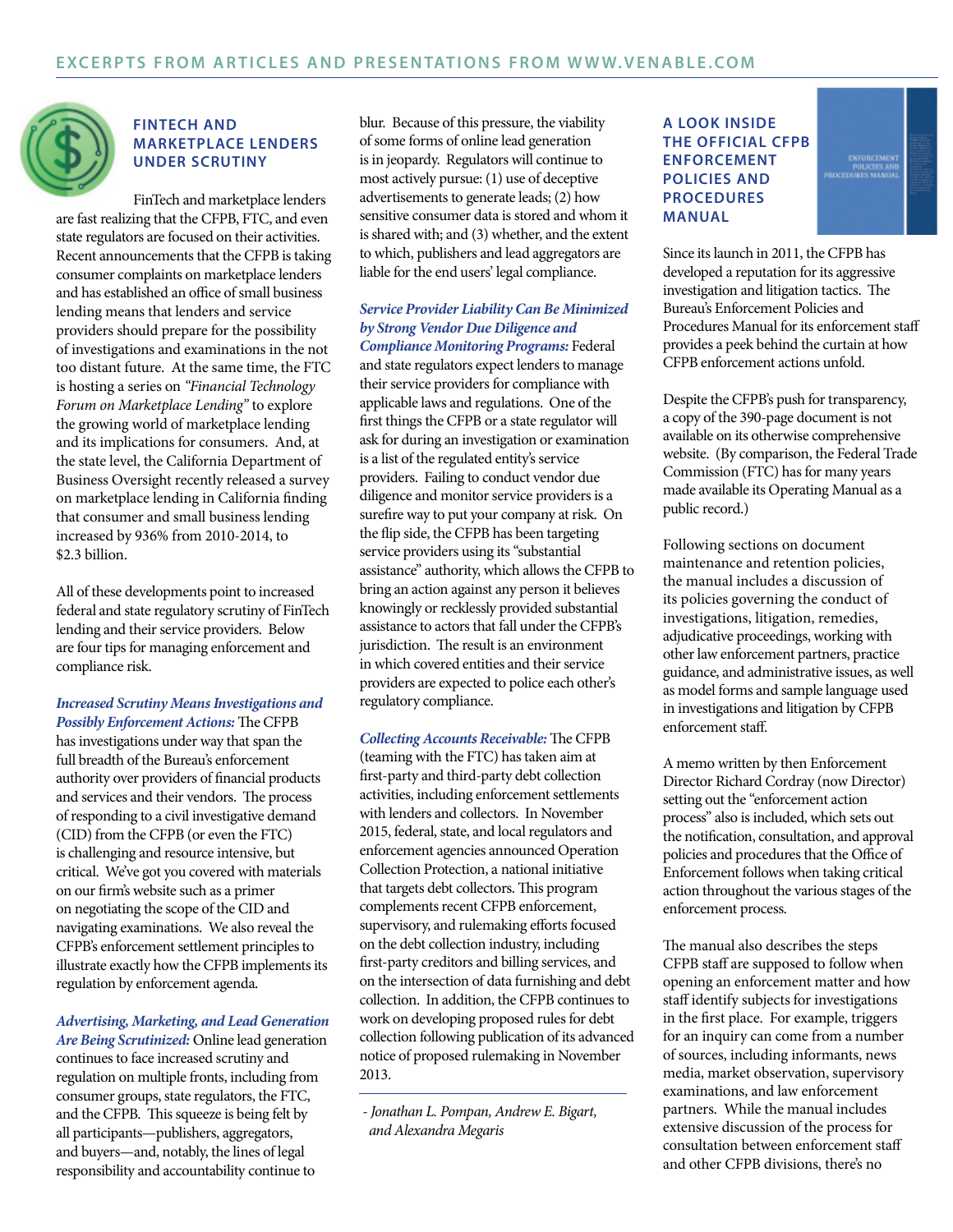specific instruction to consider the cost to companies from the disruption caused by an investigation or the length of time an investigation may take.

Enforcement matters are divided into two categories: (1) the "Research Matter" and (2) the formal "Investigation." According to the manual, an enforcement matter may be opened at any stage, whether it is the research, the investigation, or when the CFPB is ready to approach a subject to settle or file a complaint. The decision process of whether to conduct a Research Matter or Investigation is considered in light of its impact on (1) Bureau resources;  $(2)$  the market in general;  $(3)$  the potential  $subject(s); (4)$  other Bureau divisions; (5) the Office of Enforcement Strategic Plan; and (6) law enforcement partners.

The FTC and the Bureau have overlapping jurisdictions over a number of nonbank entities and share the ability to enforce a number of the same federal consumer financial laws. Pursuant to the Consumer Financial Protection Act and a memorandum of understanding, staff are required to notify the FTC upon approval of a Research Matter and at least five days before opening an Investigation of nonbanks.

In the manual, enforcement staff are reminded that the CFPB is authorized to investigate merely on suspicion that any person has violated any provision of federal consumer financial law, or to seek assurance that a violation has not occurred, which is a practice that has come under criticism. Based on petitions to quash CIDs published by the CFPB, the practice of investigating "any person" appears to continue to be standard operating procedure.

As part of the litigation policies section of the manual, staff are told to consider whether alleged violations fall within the applicable statute of limitations, and whether it would be prudent to seek an agreement tolling the application limitations period. The manual also sets out the Bureau's view on the legal standards for seeking extraordinary remedies, including temporary restraining orders, asset freezes, and receiverships. There's also

a section on remedies, including the detailed framework for civil money penalties.

Last, there are detailed policies on the sharing of information with law enforcement, criminal investigations, and storage of materials obtained during an investigation. There's also ethical guidance provided to staff, including when and how information may be obtained from the consumer response office, which handles consumer complaints for the Bureau.

The manual was released in response to a Freedom of Information Act request, and portions of the copy made available to us were redacted. The Enforcement Policies and Procedures Manual is available for download on the Venable website.

The manual includes a blanket disclaimer stating that "it is not intended to nor should it be construed to (1) restrict or limit in any way the CFPB's discretion in exercising its authorities; (2) constitute an interpretation of law; and (3) create or confer, upon any person, including one who is subject of a CFPB investigation or enforcement action, any substantive or procedural rights or defenses that are enforceable in any manner." The manual does not include dates or details concerning its revision history, if any.

- Jonathan L. Pompan, Andrew E. Bigart, and Alexandra Megaris

#### FTC RELEASES STAFF PERSPECTIVES ON LEAD GENERATION

The staff of the FTC Bureau of Consumer Protection released a much-anticipated paper on lead generation in September 2016. The 13-page report provides staff perspectives on the information covered at the FTC's October 2015 workshop on lead generation, "Follow the Lead." Below are a few of the paper's themes:

The paper describes the mechanics of lead generation and how it functions in the modern economy, including such topics as:

- What is Lead Generation?
- Who is Collecting Leads Online, and What happens to Them After Consumers Press "Submit"?, with descriptions of leads collected by a publisher or affiliate, leads transmitted to aggregators, leads sold to end-buyer merchants, and leads verified or supplemented with additional information.
- A deep dive into the online lending sector's "ping tree" model (an auctionstyle approach) that allows consumers to be quickly matched with lenders that can  $y^T$  underwrite and fund loans
- Potential benefits to consumers and competition, including allowing interested consumers and merchants to maximally and efficiently connect with each other; and the ability to connect consumers quickly with multiple merchants, and their associated offers, that consumers may not find on their own.

The paper also covers potential concerns for consumers and competition, and shares a number of suggestions to lead buyers and sellers for avoiding consumer protection concernsand, in some cases, potentially unlawful conduct:

- Disclose clearly to consumers who you are and how you will share information.
- $\bullet$  Monitor lead sources for deceptive claims and other warning signs like complaints.
- Avoid selling remnant leads to buyers with no legitimate need for sensitive data.
- Vet potential lead buyers and keep sensitive data secure.

The paper promotes the benefits of industry efforts to adopt policies to help protect consumers, including references to the Advertising Self-Regulatory Council's Electronic Retailing Self-Regulation Program established by the Electronic Retailing Association, and the Online Lenders Alliance's "Best Practices."

"As FTC staff has noted previously, for selfregulatory programs to be effective, industry participants should ensure that such programs  $\frac{1}{2}$  include mechanisms for robust monitoring and enforcement, such as dismissal from the program and referral to the FTC for companies that fail to comply with the standards outlined in the code."

Lead generation has become a key marketing technique used in a variety of industries, particularly lending (including credit cards, marketplace, small-dollar/short-term, and mortgage), postsecondary education, and insurance. Considering how common online lead generation is, because of its benefits for consumers and merchants, it is important to understand how it operates, the types of legal and regulatory requirements that potentially apply, and ways to avoid government scrutiny.

- Jonathan L. Pompan and Ellen Traupman Berge